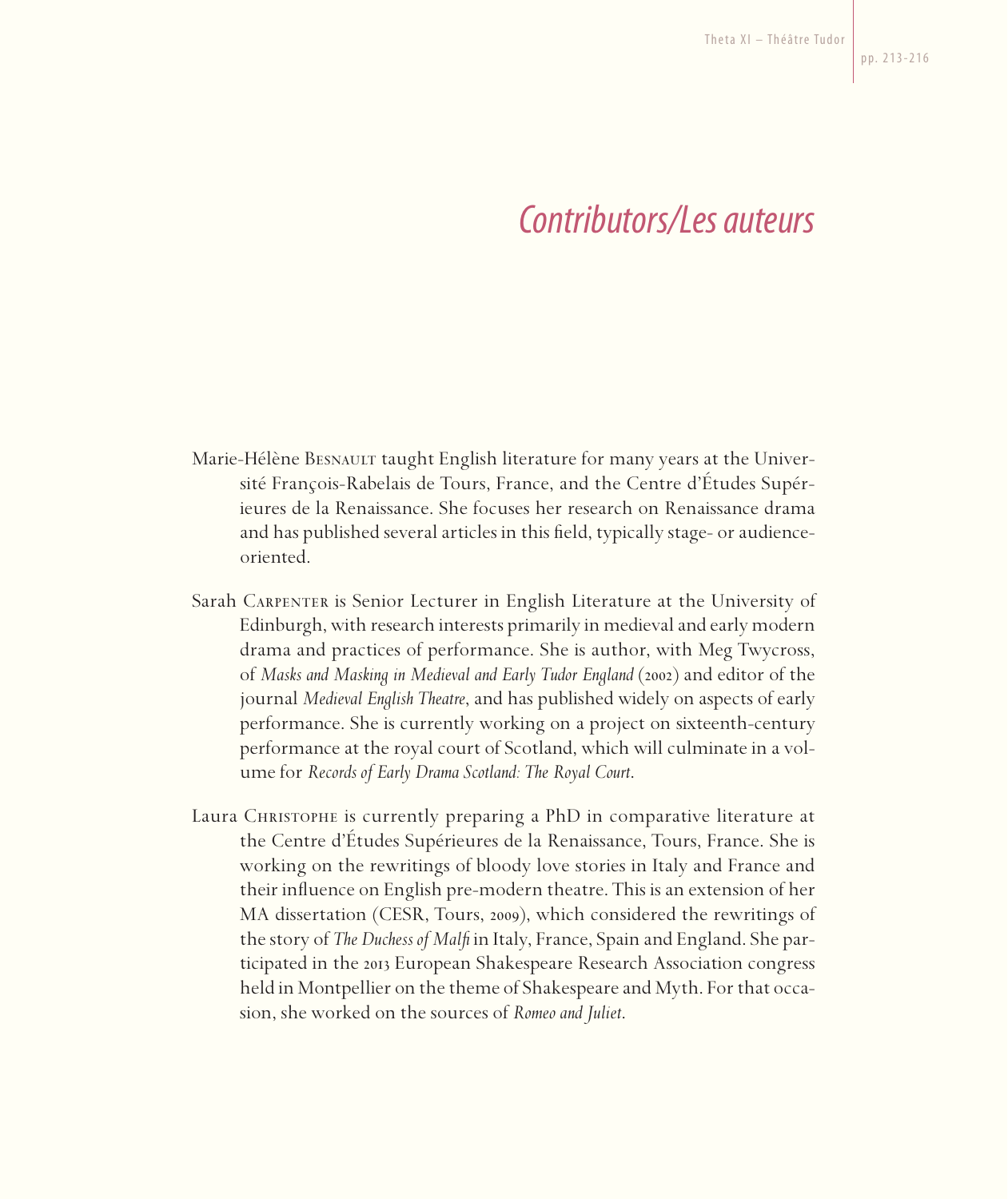- Bob GODFREY, now retired and an independent scholar, was formerly Course Leader in Theatre Studies in what is now the University of Northampton. His main research is into the practice of early sixteenth-century drama and is supported by extensive experience in modern theatre production.
- Sam GILCHRIST HALL is an AHRC funded PhD student at Royal Holloway, University of London. His thesis, entitled "Shakespeare's Folly", seeks to distance itself from readings of folly in Shakespeare that focus on theatre history. Rather, by placing its historical and intellectual sources in dialectical engagement with modern critical theory, his thesis seeks to establish folly's centrality to Shakespeare's poetic and philosophical vision.
- Peter Happé is a Visiting Fellow in the Department of English at Southampton University. He has published extensively on medieval and Renaissance theatre, with special interest in John Bale, John Heywood, Ben Jonson and the mystery cycles in England and France. He has edited plays from both periods and is a contributor to the *Complete Works of Ben Jonson* (Cambridge University Press) and the forthcoming collected edition of the works of James Shirley (Oxford Univesity Press).
- Richard Hillman is Professor at the Université François-Rabelais de Tours, France (Department of English and Centre d'Études Supérieures de la Renaissance). His monographs include *Self-Speaking in Medieval and Early Modern English Drama: Subjectivity, Discourse and the Stage* (Macmillan, 1997) and three books focusing on links between early modern England and France: *Shakespeare, Marlowe and the Politics of France* (Palgrave, 2002), *French Origins of English Tragedy* and *French Reflections in the Shakespearean Tragic* (Manchester University Press, 2010 and 2012). He has also published annotated translations of early modern French plays, including *L'histoire tragique de la Pucelle de Domrémy*, by Fronton Du Duc (Carleton Renaissance Plays in Translation, No. 39 [Ottawa: Dovehouse Editions, 2005]); *La Tragédie de feu Gaspard de Colligny* (François de Chantelouve), together with *La Guisiade*, by Pierre Matthieu (CRPT, No. 40 [Ottawa: Dovehouse Editions, 2005]); *Coriolan*, by Alexandre Hardy (Presses Universitaires François-Rabelais, 2010 | online at  $\langle$ http://pufr-editions.fr/ renaissance/coriolan>]); and *Les Visionnaires*, by Desmarets de Saint-Sorlin (online at <http://umr6576.cesr.univ-tours.fr/publications/Visionaries/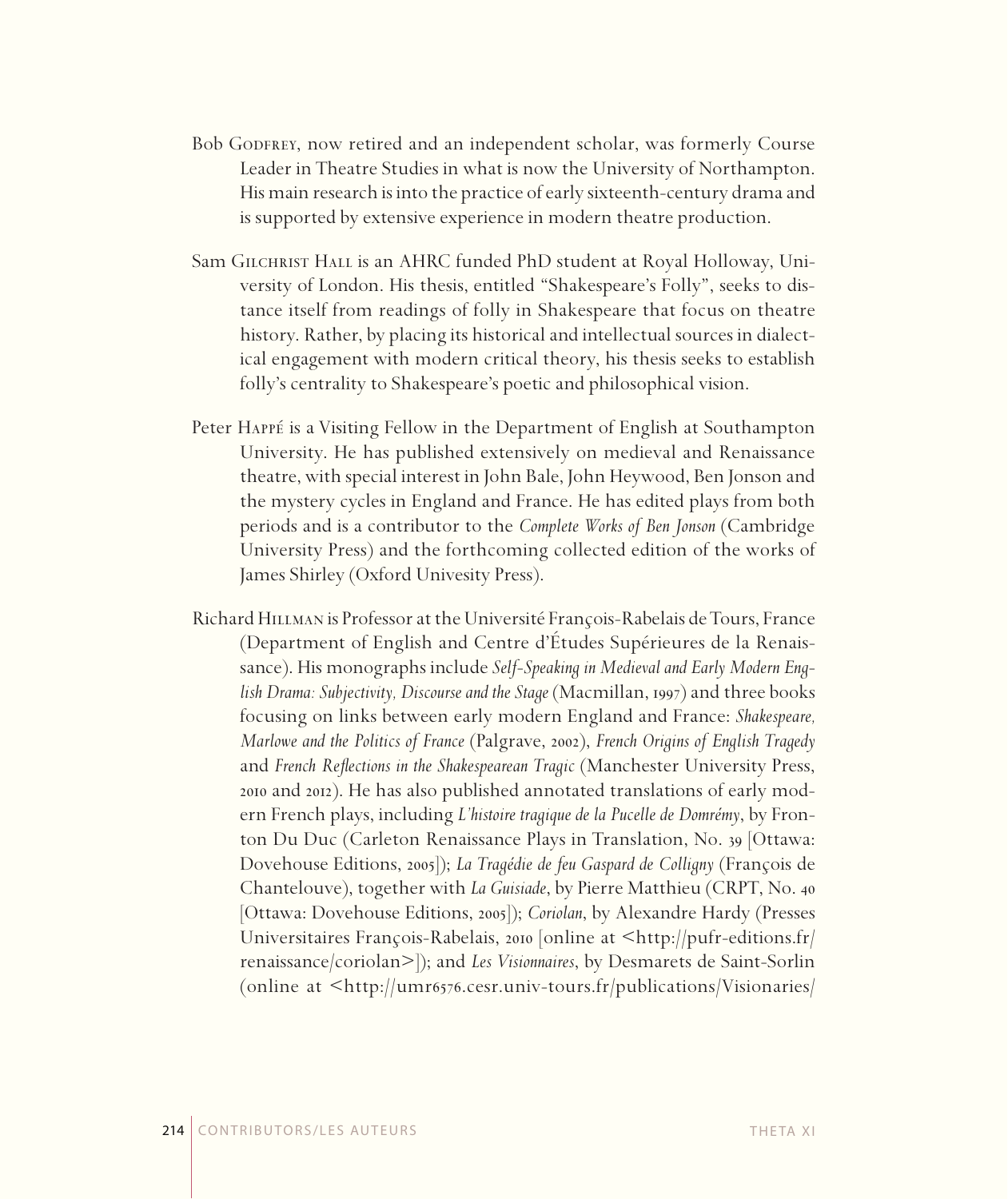fichiers/pdf/visionnaires\_trans.pdf>). He is co-editor of *Female Transgression in Early Modern Britain: Literary and Historical Explorations* (Ashgate, 2014).

- Olena Lilova is Lecturer in English Literature at Zaporizhia Classic Private University (Ukraine). Her research interests include medieval and early modern drama. She completed a doctoral thesis devoted to the poetics of George Gascoigne (2003). She is a member of the Laboratory for Renaissance Studies (Ukraine).
- John J. McGavin is Professor of Medieval Literature and Culture at the University of Southampton. He is chair of the Executive Board of the Records of Early English Drama project, and is currently collaborating on a book on spectatorship with Professor Greg Walker and on a volume of Scottish drama records with Dr Eila Williamson.
- Roberta MULLINI is Professor of English Literature at the Università di Urbino Carlo Bo (Italy). She has published widely on English medieval and Shakespearean drama and theatre. She is also interested in theoretical issues connected to theatrical reception and to Shakespeare on screen. She has written volumes on Shakespeare's fools (1983 and 1997), on early modern plays (1992), on John Heywood (1997) and on the material culture of the theatre (2003). She has also directed students' performances of English interludes. She is now finishing a volume on the language of early modern London medical quacks. She is chief editor of *Linguæ &*, a journal devoted to modern languages and cultures.
- Martina Pranic´ became a PhD candidate in the Erasmus Mundus programme Text and Event in Early Modern Europe (<http://www.teemeurope.eu/ index.html>, student profile <http://www.teemeurope.eu/students/ pranic.html>) in 2011 and will be graduating at the Free University, Berlin, and Charles University, Prague. Located at the intersection of literary studies and history, her research interests include early modern theatre and literature, comparative literature, world literature (especially debates concerning minor and major literatures), and cultural transfer. More specifically, in her current project she is concerned with the intercultural dimensions of the history of the idea of folly, as manifested in early modern theatrical and literary texts.